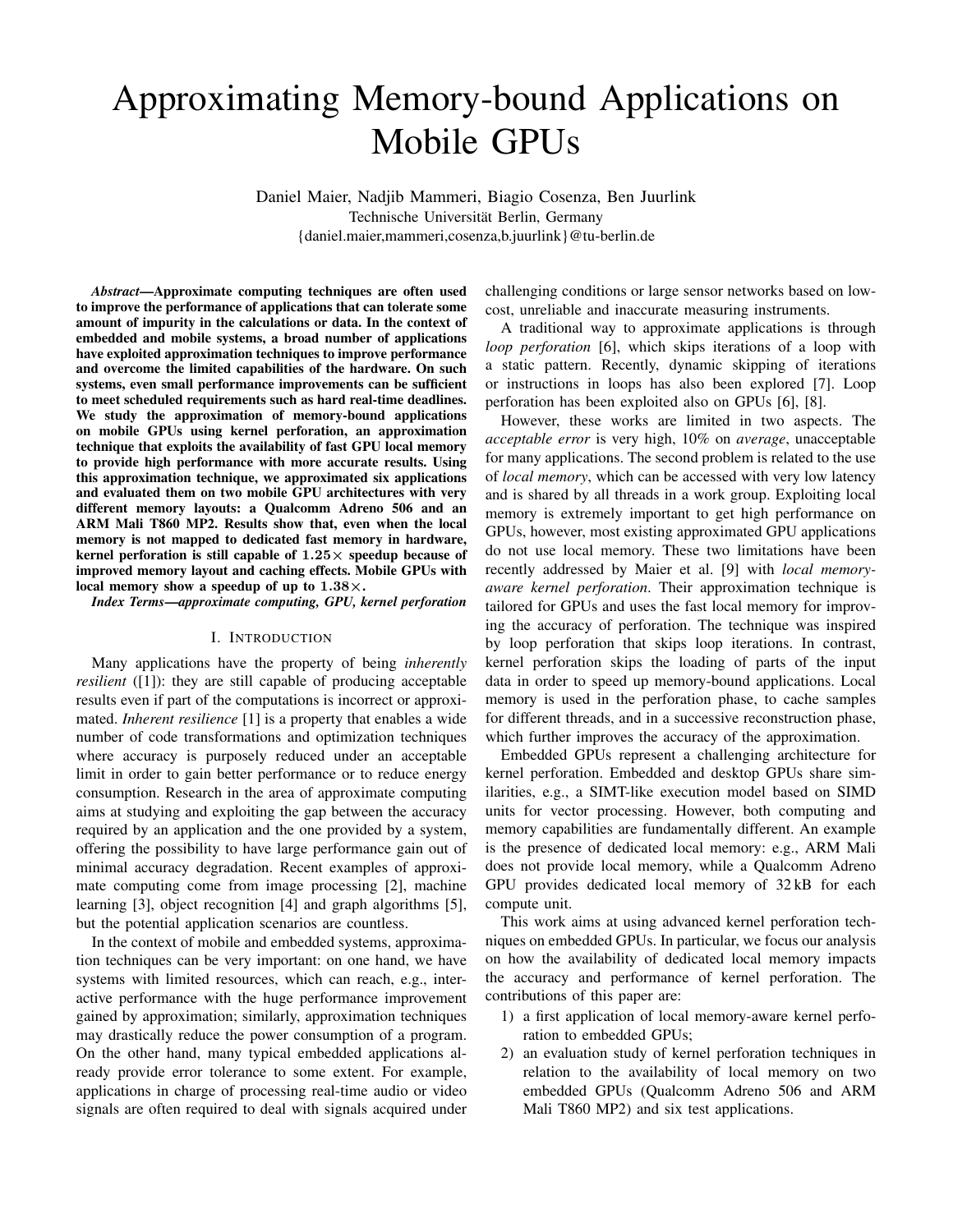The paper is organized as follows: Related work is discussed in Section II. Section III gives an introduction of how the concept of kernel perforation can be used to approximate OpenCL kernels and its application to embedded GPUs. Section IV and V discuss, respectively, the experimental settings and the results of our evaluation on two embedded GPUs and a desktop GPU. Finally, Section VI concludes the paper and gives directions for future work.

# II. RELATED WORK

Research of approximate techniques has been conducted from many different perspectives, ranging from hardware [10] and compiler approaches [6], [11], to programming language support [12], [13], [14], [15] and software solutions [6], [8], [2], [7]. In this section, we discuss the most relevant related works in the field of approximated computing. For a more detailed overview we indicate Mittal's survey paper [16].

There have been various approaches that are hardwarebased. One of these approaches was presented by Lipasti et al. [17] and is called Load Value Prediction, which skips the execution stall due to a cache miss by predicting the value based on locality. However, if the error of a predicted value is too large a rollback is necessary. Load Value Approximation [18] overcomes this limitation by not verifying the predicted values, thus not involving the burden of rollbacks. Yazdanbakhsh et al. [19] presented a similar approach for GPUs that focuses on memory bandwidth, instead of the sole latency. A fraction of cache misses are approximated without any checking for the quality of the predictions. The predictor utilizes value similarity across threads. The programmer must specify which loads can be approximated and which are critical. The fraction to be approximated is used as a knob to control the approximation error. Lal et al. [20] increase the compression rate in memory compression systems by selectively approximating bytes to save extra memory requests and show speedups of up to  $1.35\times$ .

Compiler approaches have been suggested as well for automatic approximation. Samadi et al. [11] presented SAGE, a framework consisting of (a) a compilation step in which a CUDA kernel is optimized using approximation techniques, and (b) a runtime system that ensures that the target output quality criteria are met. PARAPROX [8] is a framework for transparent and automated approximation of data-parallel applications. Input to the framework is an OpenCL or CUDA kernel, which is parametrized by applying different approximation techniques, depending on the detected data-parallel pattern. A runtime helper is then employed to choose those kernel parameters that meet the specified output quality. For an error budget of 10% they reported an average performance gain of  $2.7\times$ . Mitra et al. [21] recognized that there are different phases in many applications, each with very different sensitivity to approximation. They presented a framework that detects these phases in applications and searches for specific approximation levels for each of the phases. For an error budget of 5% they report a speedup of 16%. By allowing for an error budget of 20% the speedup increases to 72%.

Several related works have been utilizing software-based approaches for leveraging application's resilience to some amount of error. An analysis of inherent application resilience has been conducted by Chippa et al. [1]. They presented a framework for *Application Resilience Characterization* (ARC) that partitions an application into resilient and sensitive parts, and proposed approximation models to analyze the resilient parts. Lou et al. [2] presented image perforation, a technique specifically designed for accelerating image pipelines. By transforming loops so that they skip certain particular expensive to calculate samples speedups of  $2\times$  up to  $10\times$  were reported. Subsequent pipeline stages rely on the presence of these samples, and they can be reconstructed using different methods (nearest-neighbor, Gaussian and multi-linear interpolation).

## III. KERNEL PERFORATION ON MOBILE GPUS

This paper evaluates the impact of state-of-the-art approximation techniques on embedded GPUs. We focus on an approach specifically designed to target GPUs [9]. In this section, we provide an overview of the approach (Section III-A), describing how kernel perforation is performed (Section III-B) and which approximation schemes (Section III-C) are used, and presenting how the techniques can be tailored for embedded GPUs (Section III-D).



(b) Local memory-aware kernel perforation.

Fig. 1: Accurate GPU application and local memory-aware kernel perforation [9] approach.

# *A. Overview*

In typical GPU applications, as depicted in Figure 1a, a GPU kernel first fetches data from the input buffer in global memory (I), then it performs its computations (II), and finally it writes the result to the output buffer in global memory (III). The latency for accessing the global memory is in general very high, although it can be hidden to some extent by the massively parallel architecture of the GPU and its scheduler. A way to improve the performance of GPU kernels is to make use of fast local memory, whose access latency is significantly smaller than the one for global memory.

Maier et al. [9] proposed a novel way to perform kernel perforation where the fast local memory is exploited for more accurate approximation. Figure 1b shows their approach that is also used in this paper. Kernel perforation extends the accurate application with two additional steps: a data perforation phase (Ia) that fetches a part of the input data; a data reconstruction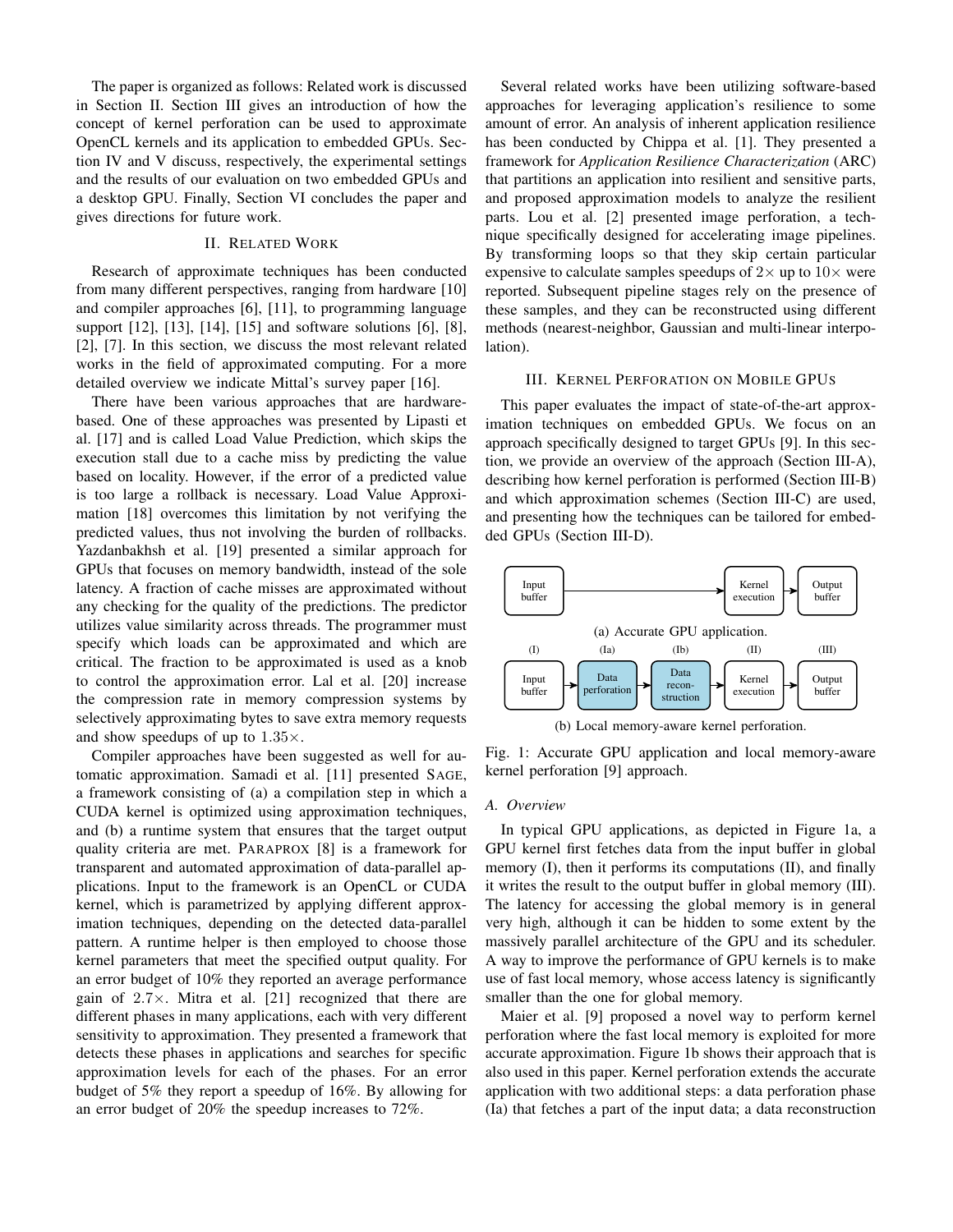phase (Ib) that reconstructs the missing data and works on local memory.

## *B. Kernel Perforation*

*Loop perforation* [6] is an approximation technique that improves the performance of a loop execution by skipping some iterations. Loop perforation has been originally applied to sequential code and can be easily parametrized through tunable loops in order to trade accuracy for performance.

Maier et al. [9] discuss how perforation can be implemented on GPUs by taking care of memory accesses, and introduce the concepts of *input approximation* opposed to *output approximation* for kernel perforation. The general idea is that many applications are inherently resilient to the input as well as the output, i.e., they can tolerate small errors, but because of the long latency of memory access on GPUs, an approximation of the input may take advantage of low-latency local memory to improve the approximation. Furthermore, fast local memory is used for reconstruction of the not loaded data in order to minimize the error.

Input approximation works by skipping the loading of some of the input data. If the input data is two-dimensional, e.g., an image, a possible input perforation scheme may skip every other row. In general, input approximation can be a suitable acceleration technique for any application that (a) processes data with redundancy and (b) is resilient to some amount of error in its input data. This is an advantage over output approximation techniques that require spatial locality in the *output* data set. Although it has been shown that output approximation can be used for many applications, this is a conceptual limitation.

The usage of local memory to prefetch data from global memory is a well-known technique to accelerate GPU kernels. Applications' execution time usually benefits from the usage of local memory if there is enough reuse of data, i.e., data loaded by a thread is also re-used by the same or other threads, who in turn also load data.

In the OpenCL programming model, this is implemented using local memory, which is shared among all threads in a work group. On GPUs, the latency of local memory is far lower compared to the latency of accessing the global memory, but its size is limited. Therefore, local memory is used to implement the steps of (Ia) data perforation and of (Ib) data reconstruction, as shown in Figure 1b.

#### *C. Perforation Schemes*

The perforation schemes determine which parts of the input data are loaded from memory and which parts are approximated. Figure 2 shows three perforation schemes used in this work. Each cell represents a value (e.g., a float) in the input data. Colored cells represent data that is loaded from memory and white cells represent data that is approximated. The cells map to threads in a work group and the local memory used by the threads. In a typical OpenCL program, each thread might load one data element to local memory and the other threads reuse the same data. When designing the perforation schemes

the GPU's memory architecture needs to be taken into account. Especially the cache organization is important to avoid loading data into the cache and then not taking advantage of the data, because it is actually perforated and approximated.



Fig. 2: 2D Perforation schemes for threads in a local group.

In this work we have used three different perforation schemes depicted in Figure 2. In Figure 2 (a) we show the accurate scheme where no data is approximated (red). Figure 2 (b) is a scheme that perforates the boundaries of a tile. It can be used to approximate stencil applications where the data elements on the edges need to be fetched additionally while they have only a very small impact on the result. However, the perforation scheme is application-specific and therefore cannot be used with all applications. The schemes shown in Figure 2 (c) and (d), by contrast, are generally applicable. They perforate every other row and two out of three rows, respectively. The schemes align very well with the memory architecture of GPUs, as they take into account the cache organization.

The parts of the input data that were not loaded from memory need to be reconstructed. We use nearest-neighborapproximation to reconstruct the missing data, as our main target is speedup and more sophisticated reconstruction techniques also affect the performance.

# *D. Application to Embedded GPUs*

It is important to remark that while the OpenCL programming model exposes local memory (software) and a series of functions to understand type and size, this does not necessarily mean that it is always mapped into fast (hardware) dedicated local memory. This is generally the case for desktop GPUs, which typically expose as local memory their internal physically shared memory of 16 kB or 32 kB.

However, this may be very different on embedded GPUs. In Table I, we report the three devices used in this paper (two embedded and a desktop for comparison). All devices report 32 kB of local memory. For the Adreno GPU and the AMD GPU the memory type is local; however, for the Mali GPU the type is global. This indicates that there is no dedicated, local memory for Mali.

# IV. EXPERIMENTAL EVALUATION

In our evaluation, we compare the performance of two different kernel perforation techniques with different parameters on two mobile systems and one desktop system. We apply the kernel perforation approach to benchmark applications and measure performance and error. As the applications perform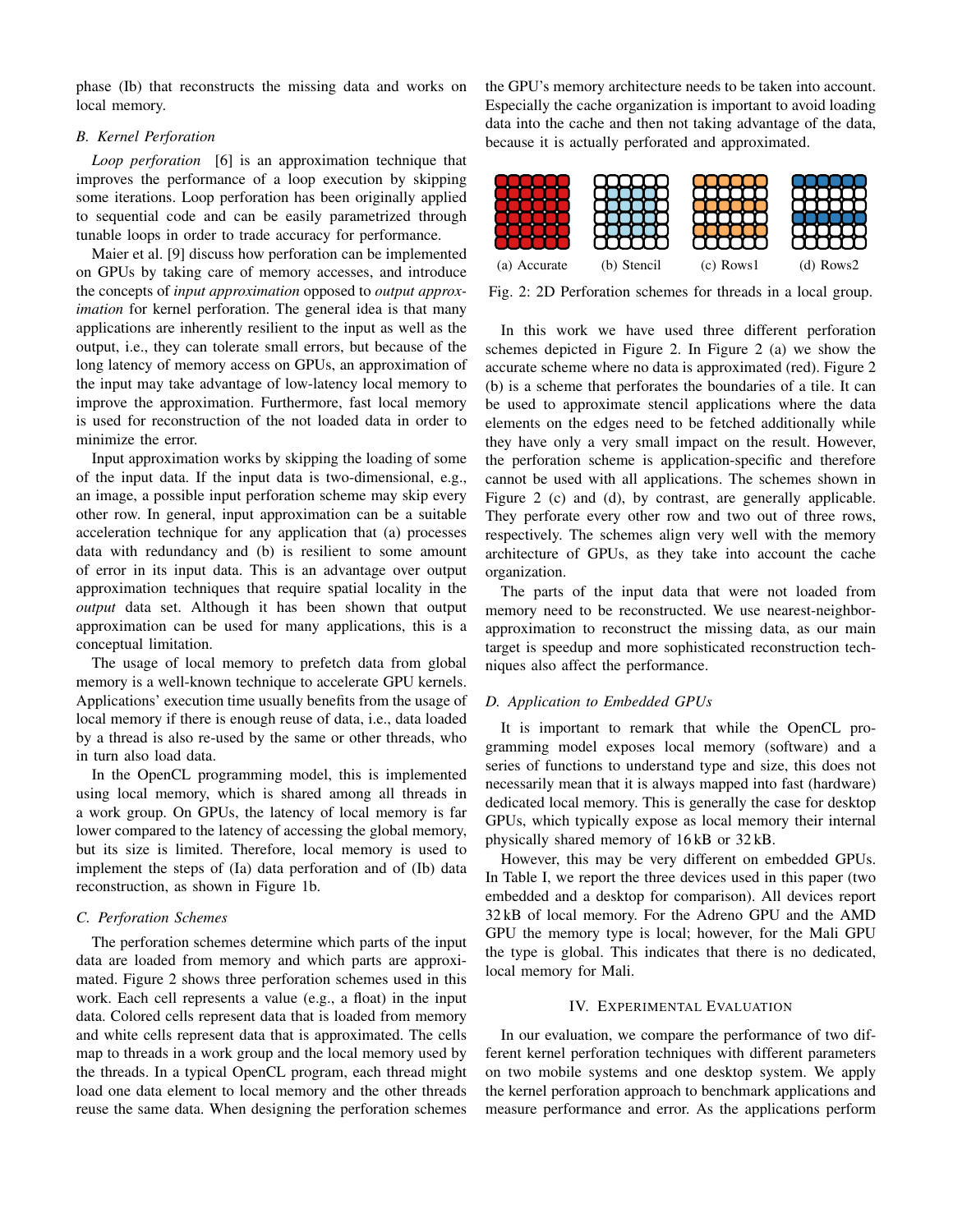|                    | Qualcomm  | ARM     | AMD      |
|--------------------|-----------|---------|----------|
|                    | Adreno    | Mali    | FirePro  |
|                    | 506       | 860 MP2 | W5100    |
| Class              | mobile    | mobile  | desktop  |
| OpenCL version     | 2.0       | 1.2.    | 1.2.     |
| Global memory size | $1.39$ GB | 3.72 GB | $3.5$ GB |
| Unified memory     | yes       | yes     | no       |
| Local memory type  | local     | global  | local    |
| Local memory size  | $32$ kB   | 32kB    | 32kB     |

the same approximations on different platforms the performance differs while the error introduced by the approximation is identical on all platforms.

# *A. Experimental Platforms*

There are three important mobile GPU vendors: Imagination Technologies (PowerVR), Qualcomm (Adreno) and ARM (Mali). While all of them support OpenCL in a way or another, OpenCL support is not generally built into mobile operating systems. In our study, we compare an Adreno GPU and a Mali GPU with a desktop GPU, with a focus on the results on mobile platforms equipped with and without local memory.

Adreno is a mobile GPU from Qualcomm that was originally developed by ATI. It is exclusively integrated within Qualcomm's Snapdragon SOC family. Our test device for the Adreno platform is a Qualcomm MSM8953 Snapdragon 625 with an Adreno 506 GPU. It is equipped with 3 GB of memory. The device is running Android 7.1.2 and Linux 3.18.31. This mobile GPU has 32 kB of dedicated local memory.

ARM's own GPU available for licensing with ARM cores is Mali. Mali is integrated by many SOC manufactures, e.g., MediaTek and Samsung. Our device for the Mali platform is a MediaTek Helio P10. This mobile GPU has no dedicated local memory, even though it reports being equipped with 32 kB of local memory through the OpenCL API.

Both mobile platforms are equipped with a SOC that integrates both CPU and GPU. The mobile GPUs do not have dedicated memory but share the same memory with the CPU. While the shared global memory comes with all negative effects of shared memory (e.g., lower bandwidth) it can also provide the advantage of no necessity to transfer data between the host's memory and the GPU's global memory. The amount of main memory that the GPU can use may be different from the available amount of memory. In our case the Adreno platform is equipped with 3 GB of memory, while OpenCL reports only less than 1.5 GB global memory. For the Mali platform OpenCL reports nearly the full main memory.

For OpenCL, we rely on the operating systems support for OpenCL drivers. While OpenCL is not officially supported by the Android operating system, there are devices available that have the relevant libraries and drivers included. This enables us to run OpenCL programs in a real portable way without the usage of any Android-specific software layers. We employ the same source code for our applications on all three platforms. However, the quality of the software stack is unclear. Some

of our applications failed to execute due to driver issues and this led to missing data in our results.

We measure two values for each experiment: execution time of the kernel using the OpenCL API and the error of the approximated kernel with respect to an accurate kernel. To ensure stable results and to minimize any effects from the operating system, voltage scaling, etc., we repeated each experiment 100 times with the first 50 as a warm-up time. We use the average execution time of the kernel measured using the OpenCL API of the last 50 executions. Moreover, we disabled Dynamic Voltage and Frequency Scaling (DVFS).

#### *B. Benchmark Applications*

Our benchmark set consists of medical, signal processing and image processing applications. Table II gives an overview of the applications. We evaluate the execution time and the accuracy when approximating the applications. We calculate the speedup using the execution time of the accurate application with optimal work group size as baseline. The error is measured by first generating the true result as reference using the accurate application. Then we calculate the error of the result of approximated applications. We use the mean relative error (MRE) as a metric for the error, except for the SOBEL application. In this case the mean error (ME) is a more suitable metric, as the MRE is undefined when the true value is zero.

TABLE II: APPLICATIONS USED IN THE EVALUATION.

| Application      | Domain            | Error Metric        |
|------------------|-------------------|---------------------|
| <b>GAUSSIAN</b>  | Signal processing | Mean relative error |
| <b>MEDIAN</b>    | Medical imaging   | Mean relative error |
| <b>INVERSION</b> | Image processing  | Mean relative error |
| SOBEL.           | Image processing  | Mean error          |

The GAUSSIAN filter is a well-known low-pass filter, and has applications in electronics and signal processing. The GAUSSIAN has data-reuse across threads and, therefore, benefits from the use of local memory in general. The filter kernel width is either 3 or 5. The MEDIAN filter is a nonlinear spatial filter with applications in medical imaging and image processing. The filter replaces each sample by the median of adjacent samples. Our optimized implementation uses private memory, i.e., registers, to load all samples in the current filter kernel and compute the median. The filter kernel size is  $3 \times 3$ . The INVERSION filter is an application that maps each input value to its inverse. The filter has a kernel size width of 1 and, therefore, there is no data reuse across threads. The SOBEL operator is used in edge detection applications. We use two versions: SOBEL3 with a filter kernel size of  $3 \times 3$ and SOBEL5 using a  $5 \times 5$  kernel size. Previous work [9] has shown that the error depends on the input data and can vary a lot depending on both application and input data. In all our tests we use input data that yields an approximate average error for the application. Input data dimensions are  $512 \times 512$ . All applications operate on single precision floating-point data.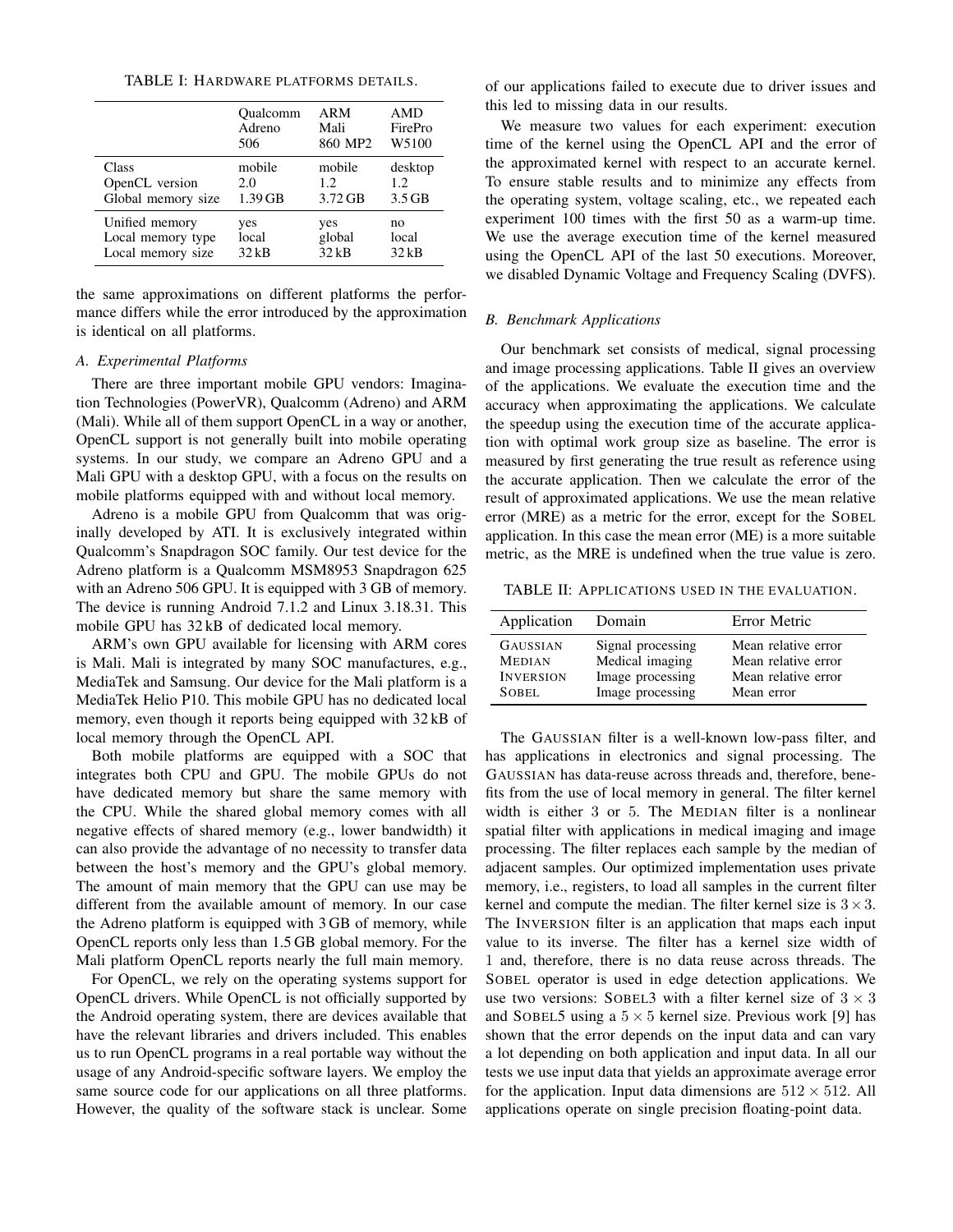

Fig. 3: Comparison of speedup with respect to applications.

# V. RESULTS

In our experimental evaluation we show the performance and the accuracy on three platforms. We analyze in particular how the perforation schemes perform on the different platforms with a consideration of the availability of dedicated local memory. First, we examine the optimal execution times on each platform. Then, we have a detailed look on the performance of the applications on each platform. We compare the performance of each approximated application across the three platforms. Finally, we show the error introduced by the different perforation schemes.

## *A. Performance on Three Platforms*

In general, it can be noted that the technique can speed up applications on all three platforms. In Figure 3 we compare the three perforation schemes for six applications. Furthermore, we show the geometric mean of the speedups (GM).

*1) Qualcomm Adreno 506:* The speedup for Qualcomm's GPU is between 7% and 37%, except for the INVERSION application where there is actually a slowdown of 20%. Applications with a larger filter kernel like GAUSSIAN5 and SOBEL5 benefit more from approximation. The stencil perforation scheme (light blue) always yields the largest speedup. The Rows2 perforation scheme performs the second best, except for the MEDIAN application. The approximated kernels of the INVERSION application are slowed down. The geometric mean (GM) of all perforation schemes is positive.

*2) ARM Mali T860 MP2:* The ARM GPU has no dedicated local memory, still kernel perforation is able to accelerate the execution on four out of six applications between 15% and 24%. The highest speedup can be always observed for the Stencil scheme, followed by the Rows1 scheme and Rows2 scheme. The Rows2 scheme is not beneficial for GAUSSIAN3 and SOBEL3 application while it is for GAUSSIAN5 and SOBEL5 which have a larger filter kernel size. The geometric mean of the speedup for the stencil scheme is positive while it is negative for the Rows1 and Rows2 scheme.

For the INVERSION application—that has no actual algorithmic data reuse—we can see the effect of the missing dedicated local memory, as all accesses to local memory are in fact not local but global and therefore the overall latency is increased. A similar situation can be observed for the MEDIAN application that is implemented using a highly optimized algorithm using private memory.

*3) AMD FirePro W5100:* The acceleration achieved with the desktop AMD GPU is between 3% and 36%. None of the applications is actually slowed down by the approximation. GAUSSIAN3 and SOBEL3 show the largest speedups of 25% to 36% while the applications with a larger kernel size (GAUSSIAN5/SOBEL5) only show a speedup of 3% to 7%. For most applications, the Rows1 scheme leads to the largest speedup, except for applications with larger filter kernel size. The Rows2 scheme is less beneficial.

To conclude this section we would like to point out that the Stencil perforation scheme, while yielding always the lowest speedup on the desktop GPU, is able to always produce the highest speedup on both mobile applications. This observation is contrary to the results shown by the desktop GPU. In our experiments we learned that synchronization of threads (in a work group) is more expensive on mobile platforms. This explains in part these results. Furthermore, applications with a larger filter kernel size benefit more from approximation on mobile GPUs than on the desktop GPU. The difference in between GAUSSIAN3 and GAUSSIAN5 on AMD is 16%, while it is 227% on the Qualcomm GPU and 182% for the ARM GPU. Applications with smaller filter kernel size (GAUSSIAN3/SOBEL3) benefit more from approximation when there is no dedicated local memory.

## *B. Application Performance on Different Platforms*

In Figure 4 we compare the performance per application on the different platforms in order to highlight application-specific differences of the perforation schemes. For the GAUSSIAN3 and SOBEL3 applications, all perforation schemes on all platforms, except for Rows2 on the Mali GPU, are able to accelerate the execution of the kernel. The speedup on the desktop GPU is larger than on the mobile platforms: Adreno is accelerated by 7% to 12% and Mali is 19% to 22% faster. The higher speedup of Mali can be explained by the improved data locality.

The situation for the GAUSSIAN5 and SOBEL5 is quite different. All perforation schemes are able to yield a speedup on both desktop and mobile GPUs. However, the speedup on mobile platforms is larger compared to the desktop GPU. The speedups on the desktop GPU are between 3% and 7%. The speedups on the mobile GPUs are larger and between 16% and 35% for the Adreno GPU and between 15% and 22% for the Mali GPU. This observation can be explained by the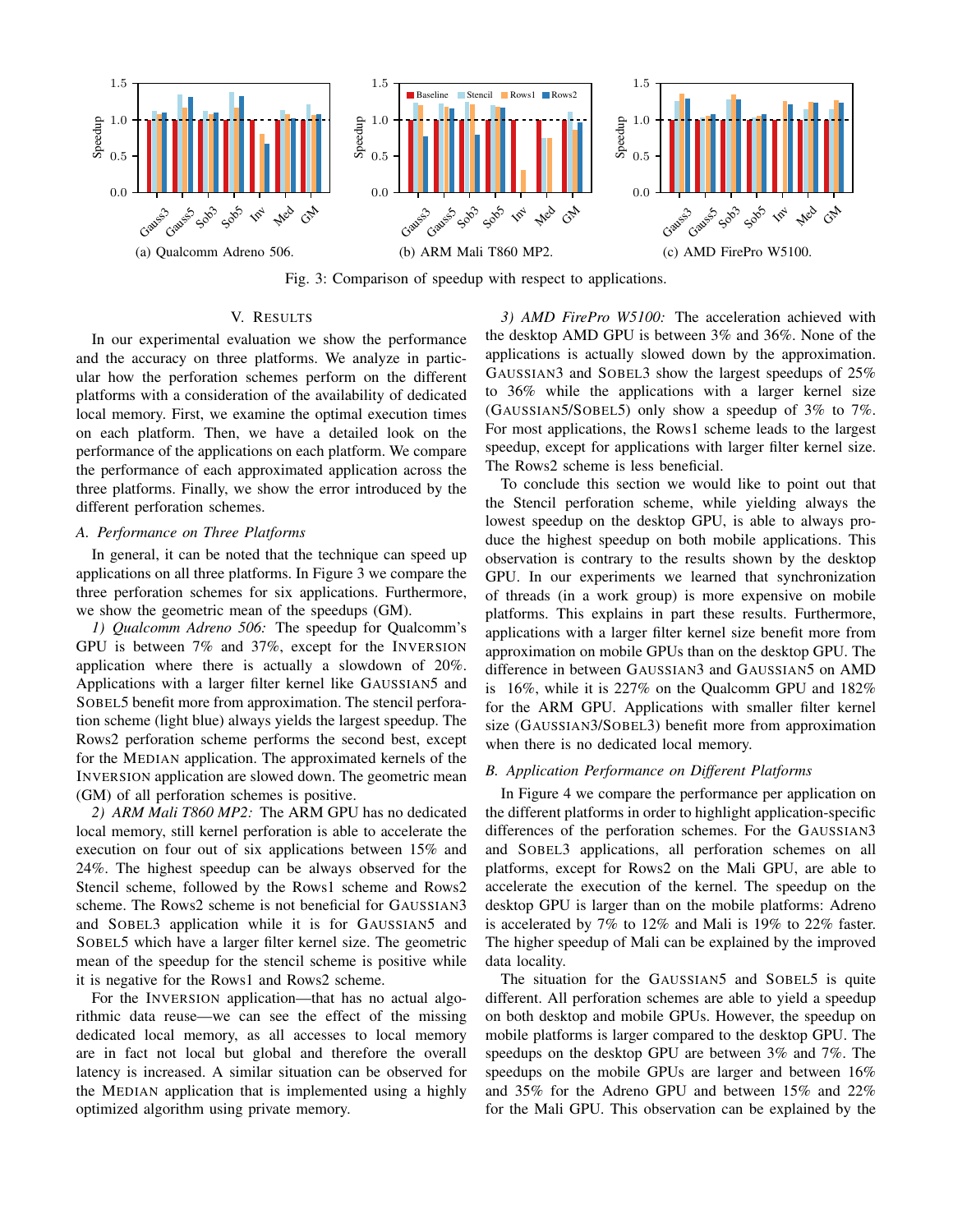

Fig. 4: Comparison of speedup with respect to platform.

much larger memory bandwidth of desktop GPUs. Therefore, mobile applications benefit more from a reduced number of memory accesses.

The INVERSION application is accelerated by the AMD GPU and slowed down by both mobile GPUs. The stencil scheme is not applicable here. The execution failed due to a driver issue for the Rows2 perforation scheme on Mali. The slowdown can be attributed to a comparable large number of synchronization operations which are in particular expensive.

The MEDIAN application is already highly optimized using private memory. Still, the application can be accelerated by approximation on Adreno and AMD. However, for Mali, a slowdown can be observed, that can be explained by the absence of dedicated local memory.

## *C. Execution Times*

We list the kernel execution times for the optimal work group configuration for accurate and approximated applications in Table III on the different platforms. As the three platforms are different, executions times are not directly comparable. While the desktop GPU's execution time is around 30-60  $\mu$ s, the mobile GPU's execution time is much larger: the Adreno GPU takes up to <sup>∼</sup>6 ms and the Mali GPU takes up to <sup>∼</sup>14 ms to execute the kernel.

#### *D. Analysis of the Error*

While the speedup of the different perforation schemes is different across the different architectures the error introduced by the approximation is—for the same application and input data—almost platform agnostic. We show a representative error for all applications and perforation schemes in Figure 5. The approximation techniques are in general sensitive to the input data. Different types of input data lead to a different accuracy. Maier et al. [9] provide more detailed insights.



Fig. 5: Error with respect to application and approximation.

The stencil scheme always yields the best accuracy. However, the stencil scheme is not applicable to the INVER-SION application. The error is less than 1% for GAUSSIAN3, GAUSSIAN5 and MEDIAN. For SOBEL3 and SOBEL5 it is around 5%, whereat these two applications are very sensitive to approximation. The Rows1 scheme introduces a larger error between 4% and more than 5% for SOBEL3. With the Rows2 scheme the accuracy degrades further for all applications: Less than 10% error for most applications except an error of more than 20% for SOBEL3/SOBEL5.

#### *E. Summary*

For the mobile applications, the best performance is always achieved using the Stencil scheme. This is advantageous as this perforation scheme also introduces the smallest error (almost always 5% or less). In cases where the Stencil scheme is not applicable, an alternative scheme can be employed. However, for the INVERSION application, other schemes have not been proven useful in terms of speedup.

The achieved speedup on mobile platforms is generally smaller than the speedup on the desktop platform. However,